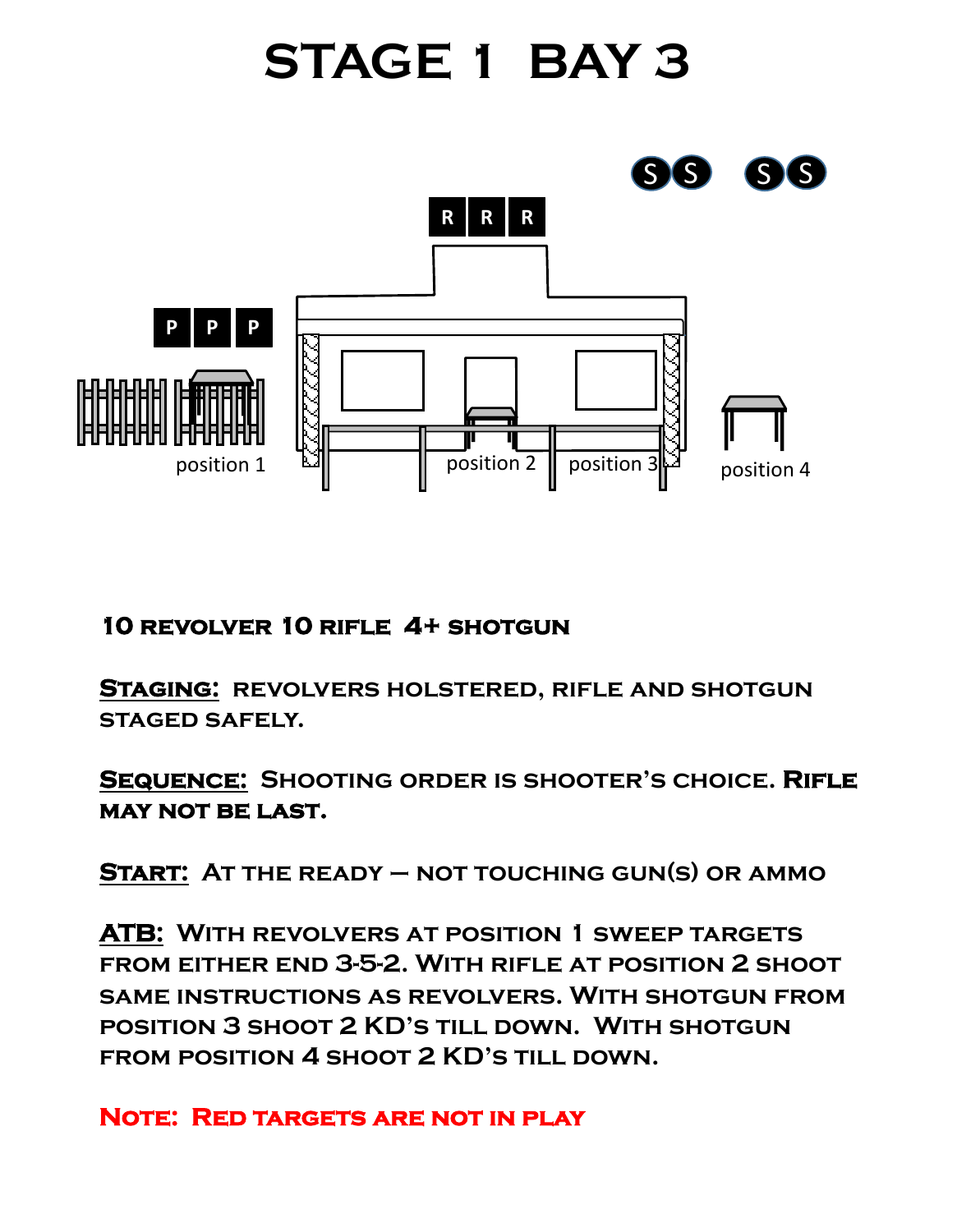# **STAGE 2 BAY 3**



### **10 revolver 10 rifle 4+ shotgun**

**Staging: revolvers holstered, rifle and shotgun staged safely.** 

**Sequence: Shotgun then rifle then pistols**

**Start: Shotgun in hands – at position 1.**

**ATB: At position 1 with shotgun shoot 4 KD's till down. With rifle at position 2 alternate between red and black targets with on1 shot on red then 2 on black, 1 on red then 2 on black, 1 on red then 2 on black, 1 on red – starting and ending on red target. All black targets must be engaged. At position 3 shoot revolvers same instructions as rifle.**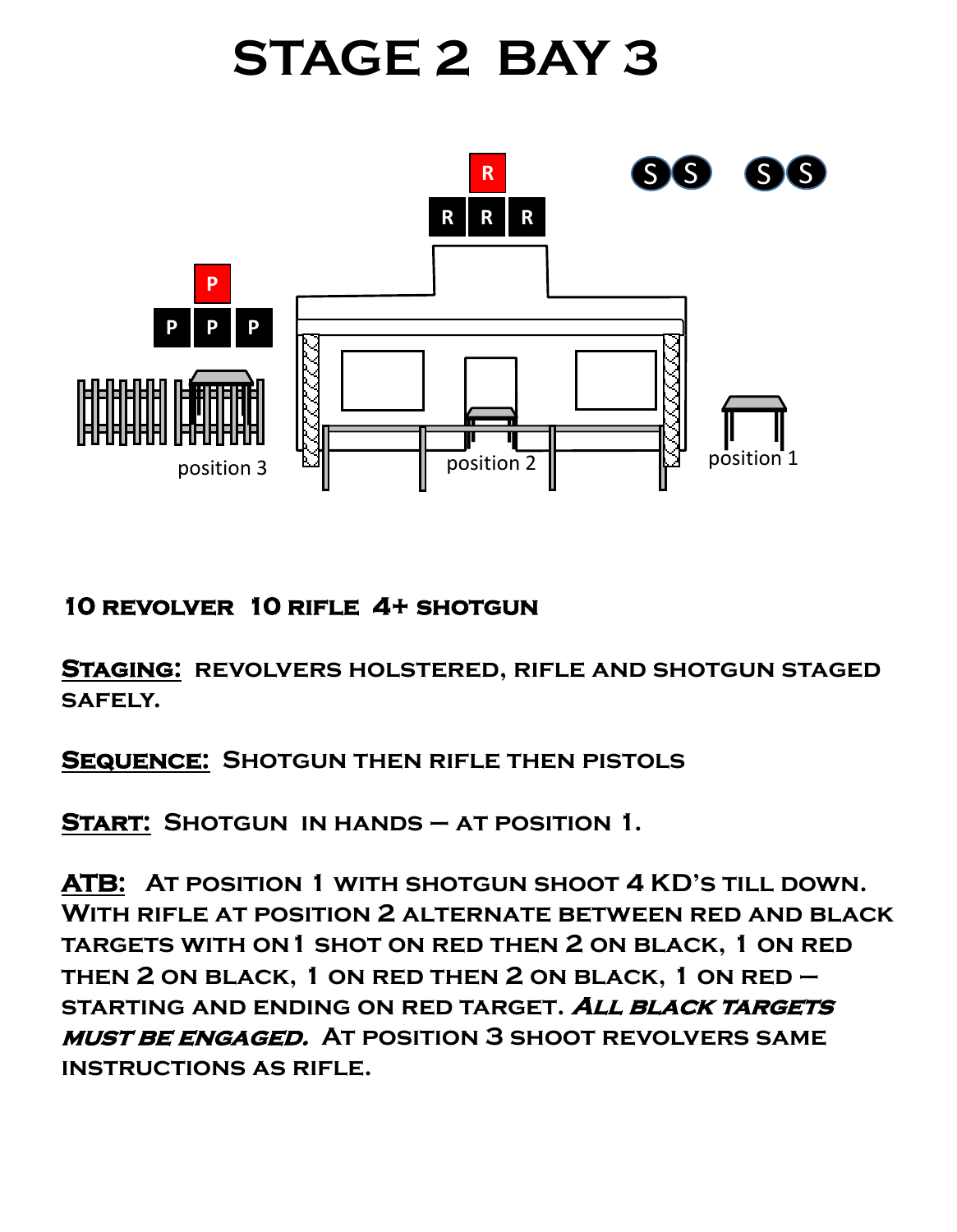

**10 pistol 10 rifle 4+ shotgun**

**Staging: Pistols holstered, rifle and shotgun staged safely**

**Sequence: Shooter's choice**

**Start: At position of choice with gun(s) of choice in hand with muzzle(s) touching tabletop.**

**ATB: At position 1 with shotgun shoot 4 KD's till down. At position 2 with rifle, shoot targets in a double tap continuous Nevada sweep starting on any target. At position 3 shoot pistols same instructions as rifle.**

**Note: Red targets are not in play**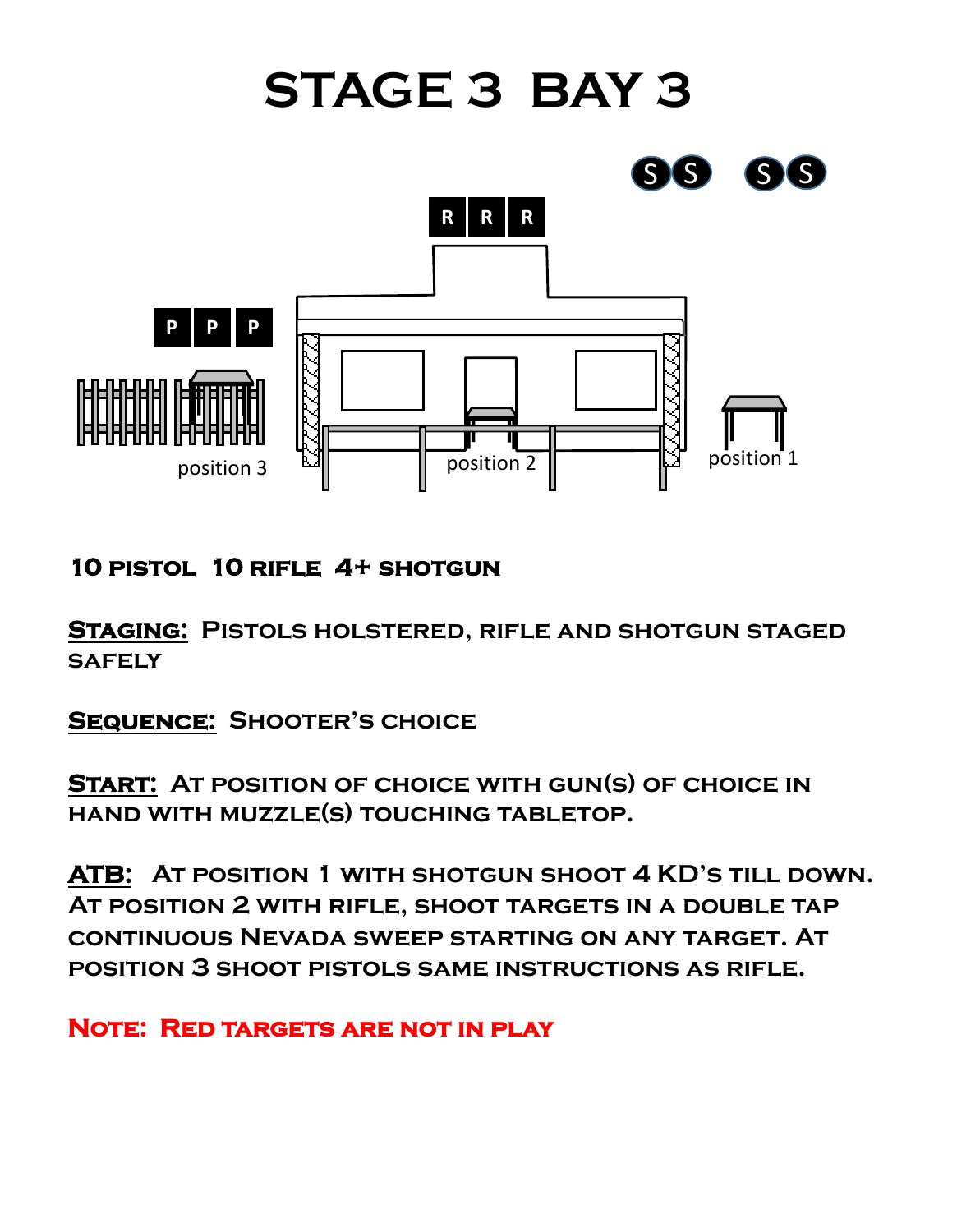

#### **10 pistol 10 rifle 4+ shotgun**

**Staging: Pistols holstered, rifle staged at position 3 and shotgun staged at position 1.**

**Sequence: Shotgun then rifle then pistols**

**Start: Shotgun in hands at position 1**

**ATB: With shotgun at position 1 shoot 2 right KD's till down. then with shotgun move to position 2(both feet behind blue plate) and shoot 2 KD's till down. At position 3 with rifle alternate between red and black plates in a 4-3- 2-1 sweep. Move to position 4 and shoot pistols same instructions as rifle.**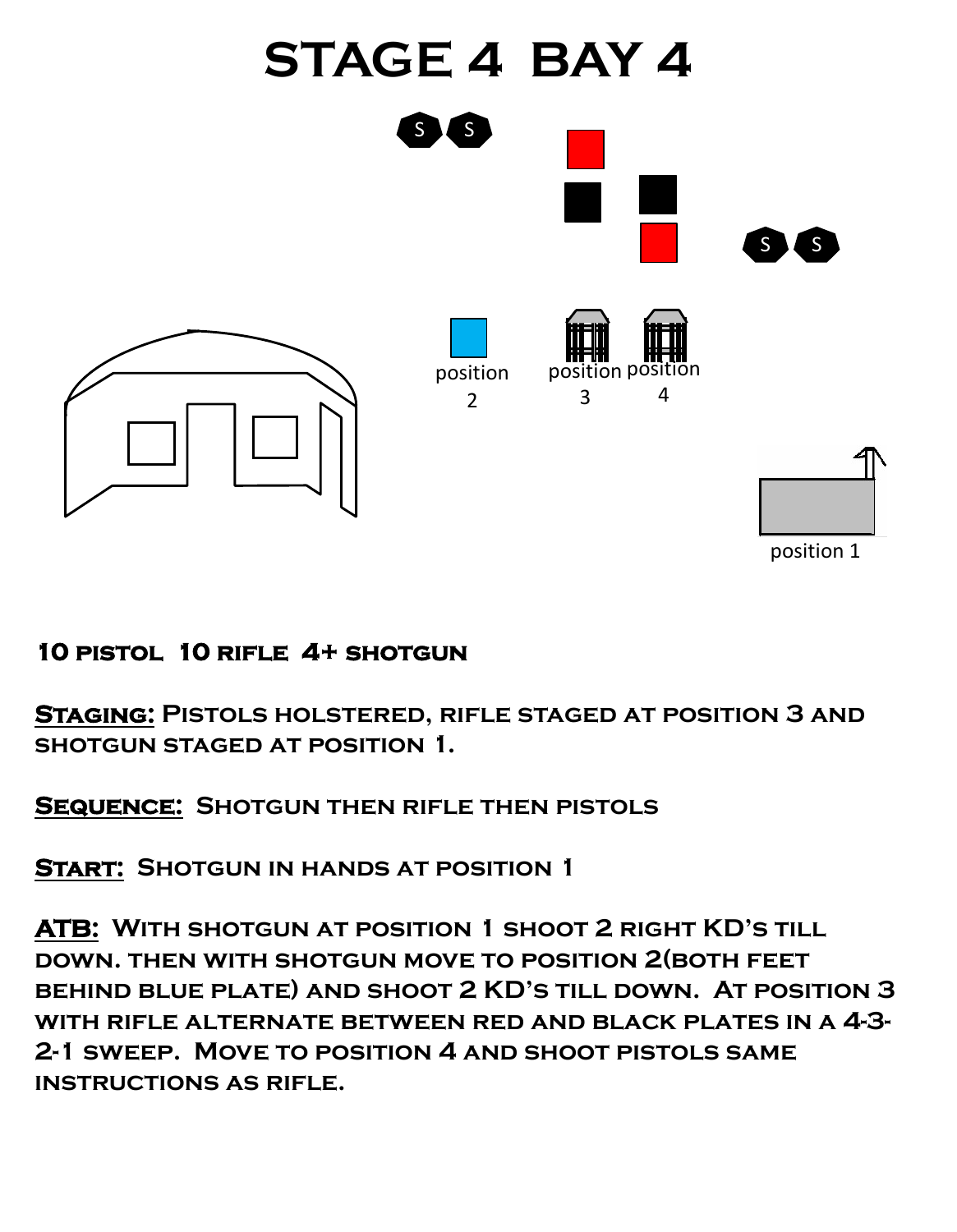

#### **10 pistol 10 rifle 4+ shotgun**

**Staging: Pistols holstered, rifle and shotgun staged safely**

**Sequence: Shooter's choice**

**Start: at the ready at position of choice**

**ATB: With Pistols at position 1(right window) double tap alternate between red and black targets. With rifle at position 2 triple tap red targets and double tap black targets. At position 2 with shotgun shoot 2 KD's till down**